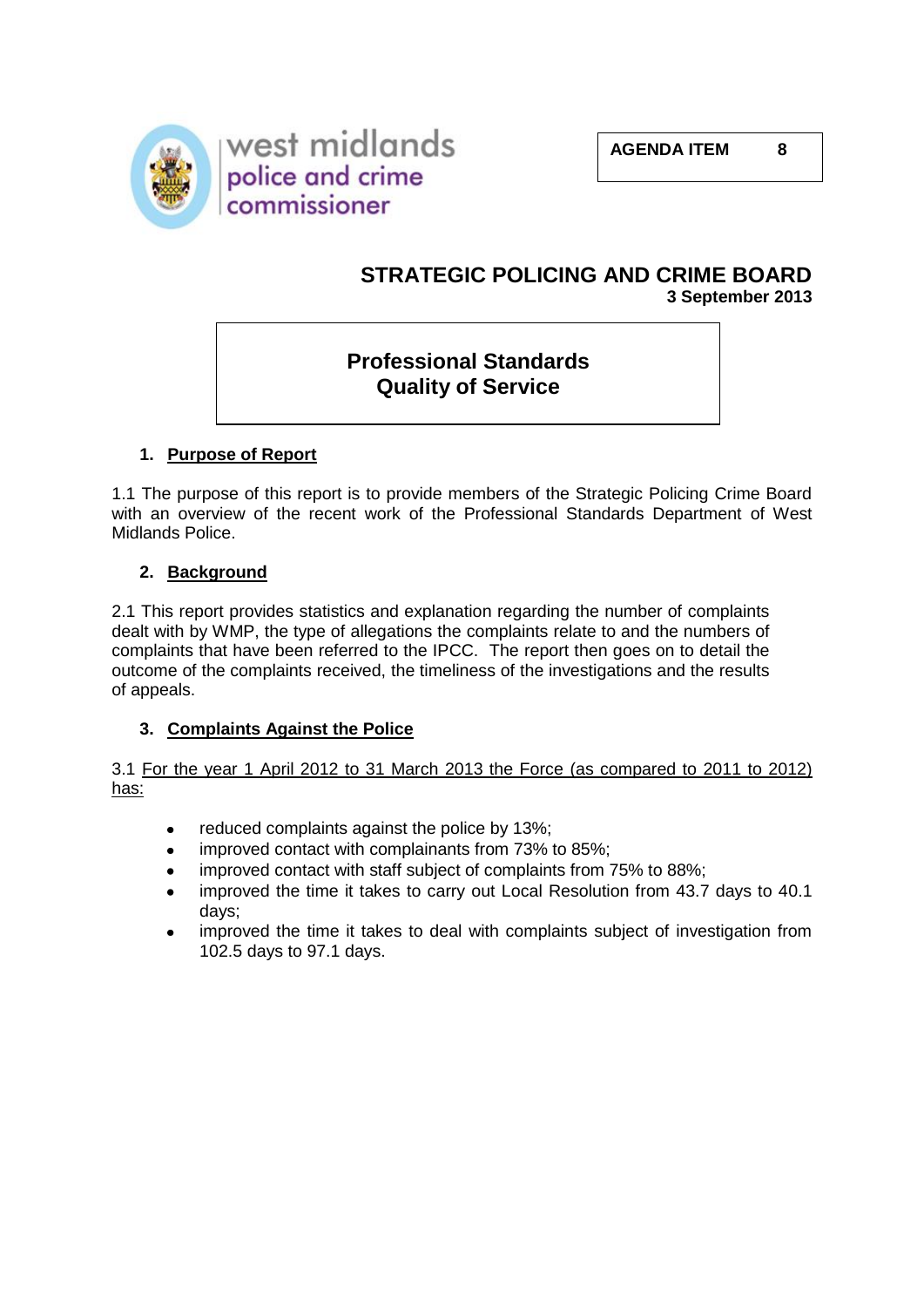An explanation of Business Process

| How Many Complaints are yet to be concluded? |     |
|----------------------------------------------|-----|
| Cases recorded in                            |     |
| Apr 2013 - Jul 2013                          | 412 |
| Apr 2012 - Mar 2013                          | 303 |
| Apr 2011 - Mar 2012                          | 49  |
| Apr 2010 - Mar 2011                          | 12  |
| <b>Total</b>                                 | 776 |

3.3 This chart shows the number of complaints that are still to be concluded by reference to the financial year in which they were recorded, therefore showing the current workload of the force in relation to complaints against the police.

3.4 The 12 outstanding complaints from April 2010 – March 2011 have been reviewed due to the length of time they have been under investigation. It has been noted that 5 cases are linked to one complaint whereby the investigation has been completed but on the request of the PCC they were reopened temporarily for a review to take place, 3 cases were subject of appeal to the IPCC and have been returned to the Force for further work to be done, 2 cases are subject of sub-judice, hence pending the result of a criminal investigation before the misconduct matter can be dealt with, and 1 case is being supervised by the IPCC and investigated by an outside force, however there are also sub-judice issues. One case is still showing on the figures because, although the investigation has been completed, it is still within the appeal period.

| How Many Complaints are yet to be concluded? |                                    |  |
|----------------------------------------------|------------------------------------|--|
| by timeliness                                |                                    |  |
| Less than one month old                      | 141 (including 10 pending appeal)  |  |
| Between 1 and 3 months old                   | 199 (including 33 pending appeal)  |  |
| Between 3 and 6 months old                   | 158 (including 47 pending appeal)  |  |
| Between 6 and 12 months old                  | 175 (including 97 pending appeal)  |  |
| Over 12 months old                           | 103 (including 79 pending appeal)  |  |
| Total                                        | 776 (including 266 pending appeal) |  |

3.5 This chart shows the number of complaints that are still to be concluded by reference to the age of the complaint since it was recorded, therefore showing the current workload of the force in relation to complaints against the police. By referring to the age of the complaint, it can be seen that 266 of the 778 have been finalised however those 266 cases are pending due to the appeal process. This leaves 512 cases that are still subject to current investigation or attempts at Local Resolution.

### Appeals

3.6 Under the 2008 Regulations the appeal body was the IPCC. This changed with the 2012 Regulations when in November 2012 only appeals in the more serious cases would be considered by the IPCC, all remaining appeals are sent to the police force Professional Standards Department to consider. Currently the IPCC have approximately a six month turnaround time for considering appeals which impacts on the timeliness of outstanding complaints. West Midlands Professional Standards are currently dealing with appeals within the 28 days.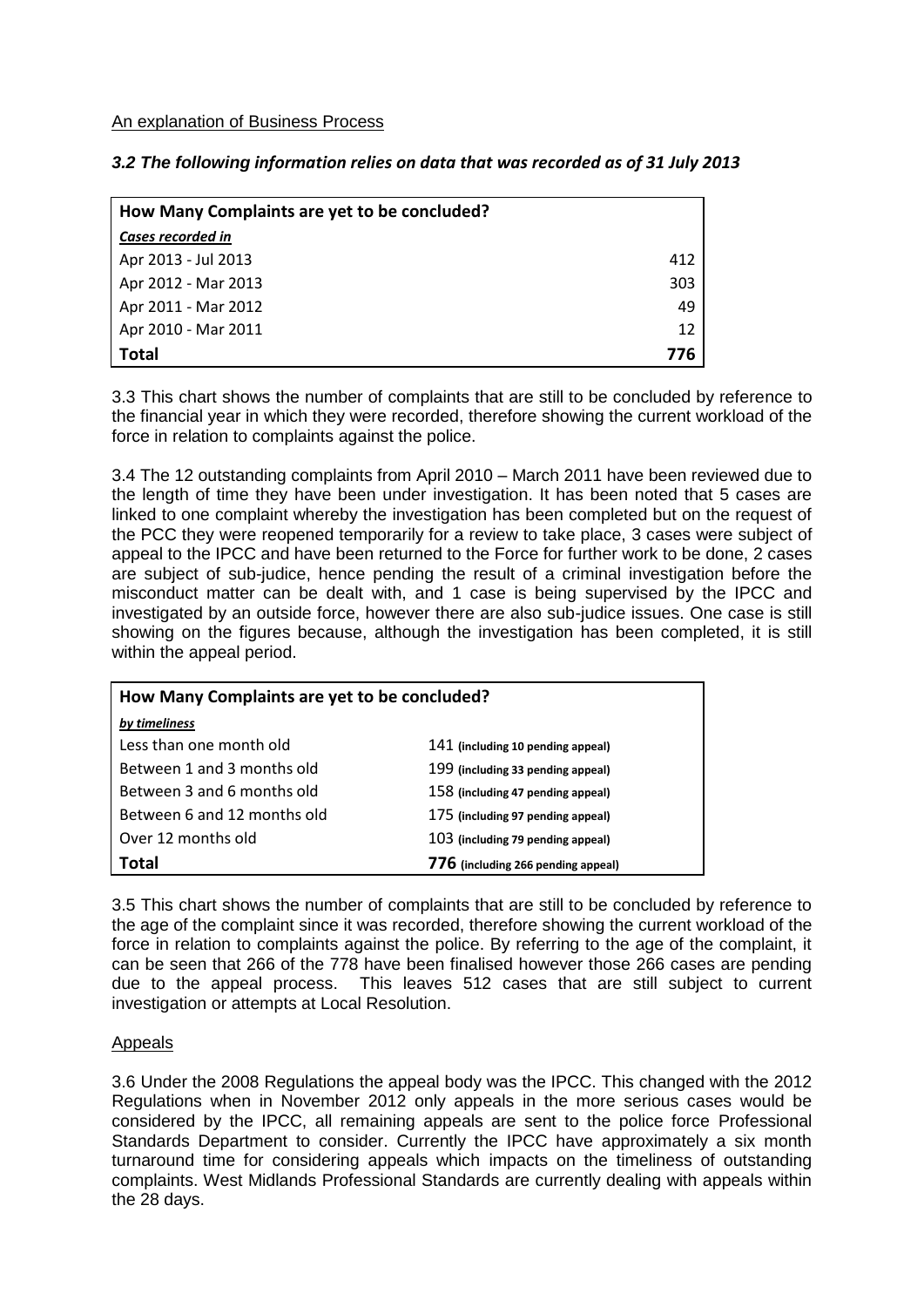| How many Complaints have been recorded? |      |                          |
|-----------------------------------------|------|--------------------------|
| Cases recorded in                       |      | Year on Year comparison  |
| Apr 2013 - Jul 2013 (part year)         | 531  | (projected 19% increase) |
| Apr 2012 - Mar 2013                     |      | 1341 12% reduction       |
| Apr 2011 - Mar 2012                     | 1538 | 18% reduction            |
| Apr 2010 - Mar 2011                     | 1876 |                          |

3.7 Having seen the current workload, from two perspectives, this chart shows the number of complaints that were recorded in the current and recent previous financial years, (with comparison provided) which allows some consideration of the work that has been completed. The projected increase identified above is determined by an assumption that the current trend of the period April 2013 to July 2013 will continue for the remainder of the year. This may of course not occur and the variance could be higher or lower depending on the numbers of actual complaints recorded.

3.8 The increase in complaint numbers was anticipated due to the changes introduced with the 2012 Regulations. Since November 2012 all "Direction and Control" complaints are now recorded as a complaint against police. Prior to November 2012 all "Direction and Control" complaints were recorded on a separate database called "Quality Of Service" held on LPU's and Departments. This database is no longer used and all "Direction and Control" complaints are recorded as complaints against police and captured within these figures. An example of a "Direction and Control" complaint might be a member of the public complaining there are not enough foot patrol officers in Walsall town centre.

3.9 In addition to complaints that are recorded, the force may make decisions to not record complaints. This chart shows the numbers of complaints that were not recorded. There is an appeal process to the IPCC for complaints not recorded. The following tables show the number of complaints not recorded, the reason for not recording and the appeal status. The changes with the 2012 Regulations saw changes to the grounds required for not recording, therefore the numbers are shown on different tables below.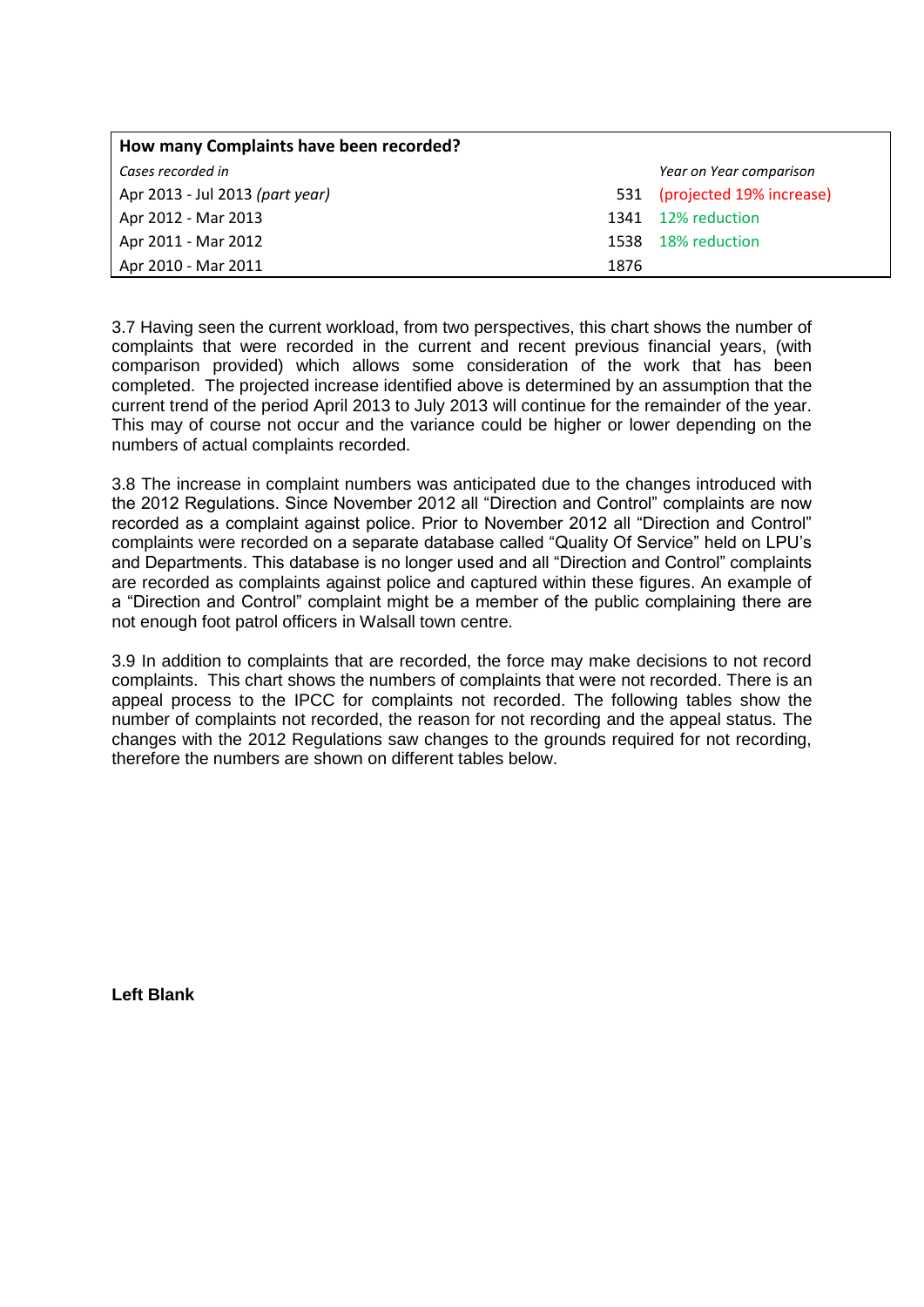| How many Complaints have NOT been recorded, and why? |              |        |                                                                           |
|------------------------------------------------------|--------------|--------|---------------------------------------------------------------------------|
| Apr 2013 - Jul 2013                                  |              |        |                                                                           |
| Reason                                               | Amount       | Appeal | Outcome                                                                   |
| Vexatious, oppressive or abuse of procedures         | 6            | 2      | 1 Awaiting decision; 1 Not Upheld                                         |
| Repetitious and previously concluded                 | 12           | 1      | 1 Awaiting decision;                                                      |
| Already subject of complaint                         | 2            | nil    |                                                                           |
| Not within provisions of Police Reform Act           | 2            | 1      | 1 Awaiting decision                                                       |
| Fanciful                                             | $\mathbf{1}$ | nil    |                                                                           |
| <b>Total</b>                                         | 23           |        |                                                                           |
| No Recording decision made.                          |              | 7      | 3 Awaiting Decision; 1 Not upheld;                                        |
|                                                      |              |        | 2 Not valid;                                                              |
|                                                      |              |        | 1 Upheld and complaint recorded                                           |
| Apr 2012 - Mar 2013                                  |              |        |                                                                           |
| Reason                                               | Amount       | Appeal | Outcome                                                                   |
| 2008 Regulations                                     |              |        |                                                                           |
| Does not fall within the provisions of the Act       | 25           | 7      | 7 Not upheld                                                              |
| Has been made by a person serving with the police    | 4            | nil    |                                                                           |
| Has been made under the Police Act 1996              | 2            | 1      | 1 Not upheld                                                              |
| Is solely about direction and control                | 67           | nil    |                                                                           |
| Already subject of complaint                         | 5            | 2      | 2 Not upheld                                                              |
| 2012 Regulations                                     |              |        |                                                                           |
| Vexatious, oppressive or abuse of procedures         | 3            | 2      | 1 Not Upheld; 1 Not valid                                                 |
| Repetitious and previously concluded                 | 19           | 6      | 2 Upheld and complaint recorded;                                          |
|                                                      |              |        | 4 Not upheld                                                              |
| Complaint is fanciful                                | 3            | 1      | 1 Not upheld                                                              |
| Has previously been withdrawn                        | $\mathbf{1}$ | 1      | 1 Upheld, to give further information                                     |
| Already subject of complaint                         | 14           | 6      | 3 Not Upheld; 1 Upheld No Action.                                         |
| Total                                                | 143          |        | 2 Upheld complaint recorded;                                              |
| No Recording decision made.                          |              | 13     | 7 Upheld complaint recorded;<br>1 Upheld further information<br>required; |
|                                                      |              |        | 1 Upheld No action; 1 Not Valid;                                          |
|                                                      |              |        | 3 Not Upheld                                                              |
|                                                      |              |        |                                                                           |

3.10 Having identified the number of complaints recorded, or not, each complaint (representing a dissatisfied member of the public) may be made up of more than one allegation. *e.g. One person makes one allegation that the arresting officer used excessive force and one allegation that later while in detention, the Custody Sergeant failed to deal*  with them correctly. The result of this is that there will be one complaint recorded but two allegations recorded, hence a higher number of allegations recorded than complaints.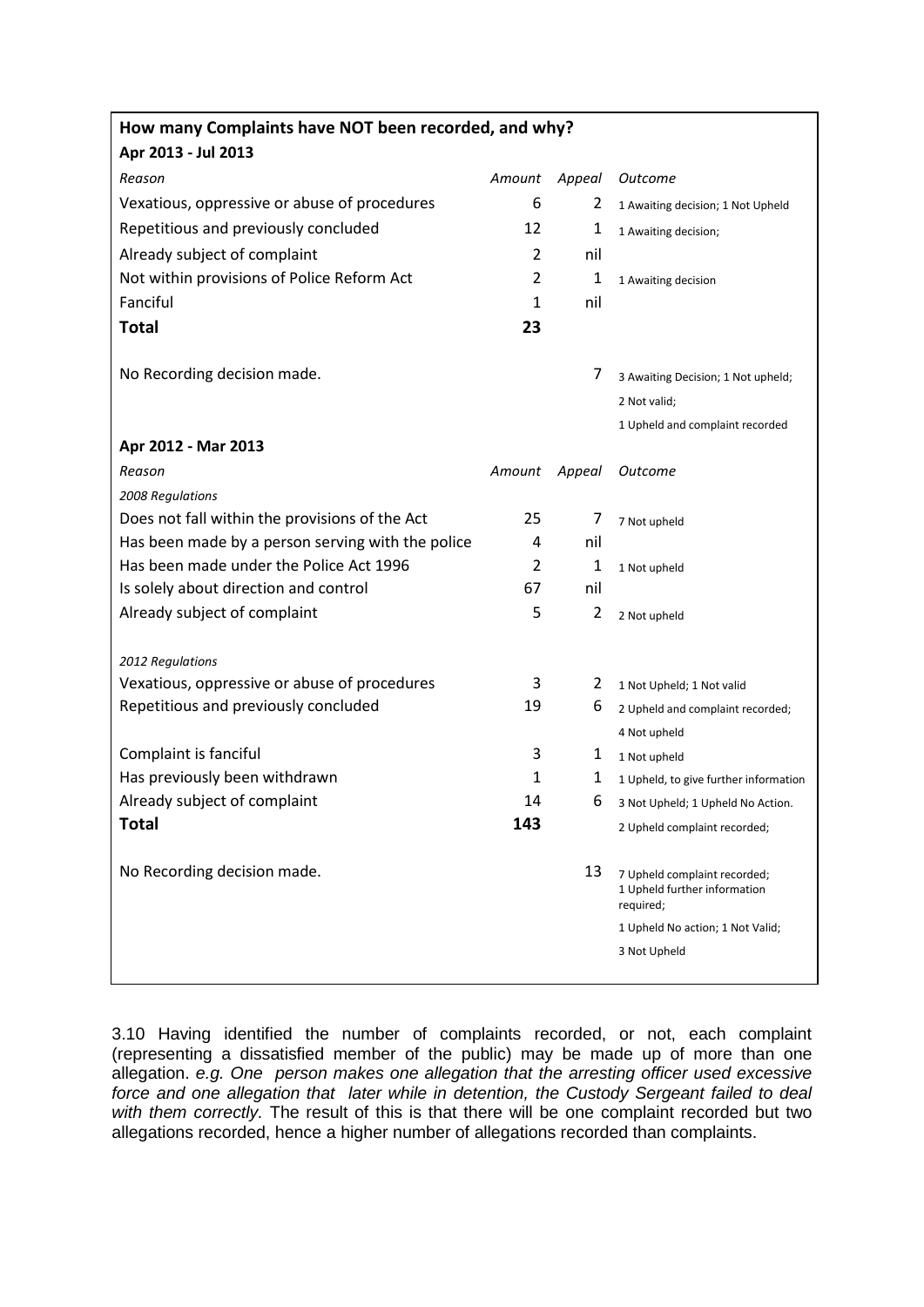| <b>Allegation Types</b>                                                           |       |
|-----------------------------------------------------------------------------------|-------|
| The complaints recorded contained the following allegation types.                 |       |
| Apr 2013 - Jul 2013                                                               |       |
| Operational policing policies                                                     | 10    |
| General policing standards                                                        | 1     |
| Operational management decisions                                                  | 1     |
| Serious non-sexual assault                                                        | 7     |
| Sexual assault                                                                    | 2     |
| Other assault                                                                     | 139   |
| Oppressive conduct or harassment                                                  | 58    |
| Unlawful/unnecessary arrest or detention                                          | 42    |
| Discriminatory Behaviour                                                          | 28    |
| Irregularity in evidence/perjury                                                  | 44    |
| Corrupt practice                                                                  | 17    |
| Mishandling of property                                                           | 64    |
| Breach Code A PACE (Stop & Search)                                                | 11    |
| <b>Breach Code B PACE (Searching premises</b>                                     | 26    |
| & seizing property)<br>Breach Code C PACE (Detention, treatment<br>& questioning) | 28    |
| Breach Code D PACE (Identification of<br>persons by police)                       | 1     |
| Lack of fairness and impartiality                                                 | 63    |
| Multiple or unspecified breaches of PACE                                          | 1     |
| Other neglect or failure in duty                                                  | 290   |
| Other irregularity in procedure                                                   | 29    |
| Incivility, impoliteness and intolerance                                          | 174   |
| Traffic irregularity                                                              | 5.    |
| Other                                                                             | 13    |
| Improper disclosure of information                                                | 23    |
| <b>Total</b>                                                                      | 1,077 |
| Apr 2012 - Mar 2013                                                               |       |
| Operational policing policies                                                     | 2     |
| Organisational decisions                                                          | 4     |
| Operational management decisions                                                  | 2     |
| Serious non-sexual assault                                                        | 13    |
| Sexual assault                                                                    | 9     |
| Other assault                                                                     | 362   |
| Oppressive conduct or harassment                                                  | 155   |
| Unlawful/unnecessary arrest or detention                                          | 126   |
| Discriminatory Behaviour                                                          | 80    |
| Irregularity in evidence/perjury                                                  | 117   |
| Corrupt practice                                                                  | 42    |
| Mishandling of property                                                           | 138   |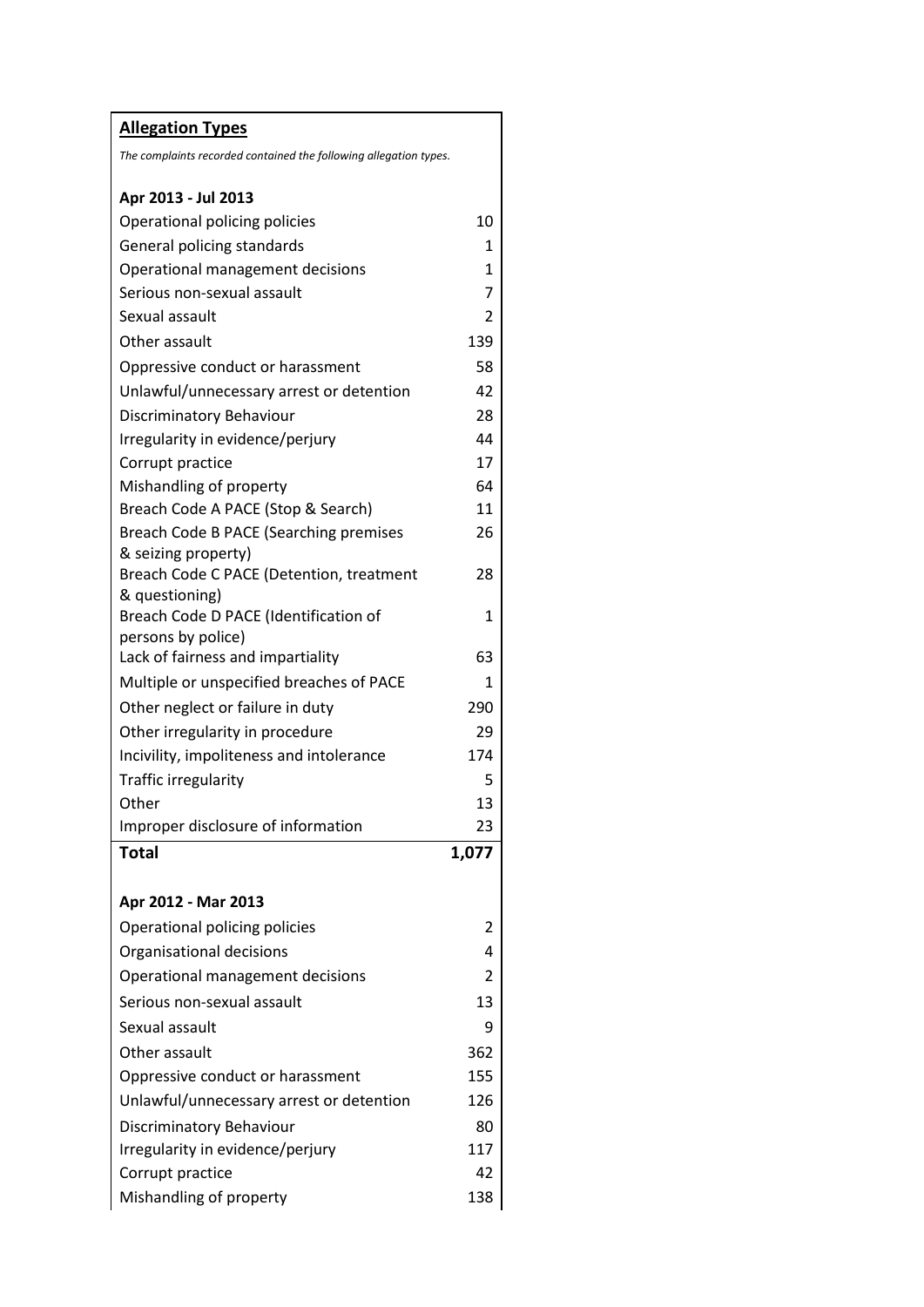| Breach Code A PACE (Stop & Search)       | 25    |
|------------------------------------------|-------|
| Breach Code B PACE (Searching premises   | 70    |
| & seizing property)                      |       |
| Breach Code C PACE (Detention, treatment | 91    |
| & questioning)                           |       |
| Breach Code D PACE (Identification of    | 5     |
| persons by police)                       |       |
| Breach Code E PACE (Audio recording of   | 1     |
| interviews)                              |       |
| Lack of fairness and impartiality        | 128   |
| Multiple or unspecified breaches of PACE | 10    |
| Other neglect or failure in duty         | 704   |
| Other irregularity in procedure          | 67    |
| Incivility, impoliteness and intolerance | 442   |
| Traffic irregularity                     | 4     |
| Other                                    | 30    |
| Improper disclosure of information       | 68    |
| Total                                    | 2,695 |

3.11 Having recorded a complaint against the police, the force is required in certain circumstances to refer cases to the Independent Police Complaints Commission.

| How many complaints were referred to the IPCC?                            |              |  |
|---------------------------------------------------------------------------|--------------|--|
| (By reason for referral)<br>Apr 2013 - Jul 2013 (Part year)               |              |  |
| Criminal offence or discriminatory behaviour likely to lead to discipline | 5            |  |
| Death or serious injury                                                   | 6            |  |
| Relevant offence (see explanatory note)                                   | 6            |  |
| Serious assault                                                           | 14           |  |
| Serious corruption                                                        | 2            |  |
| Serious sexual offence                                                    | 0            |  |
| Taser                                                                     | $\mathbf{1}$ |  |
| Voluntary                                                                 | 7            |  |
| TOTAL (out of 531 recorded) (7.7%)                                        | 41           |  |
| <u> Apr 2012 - Mar 2013</u>                                               |              |  |
| Criminal offence or discriminatory behaviour likely to lead to discipline | 19           |  |
| Death or serious injury                                                   | 15           |  |
| Relevant offence (see explanatory note)                                   | 7            |  |
| Serious assault                                                           | 26           |  |
| Serious corruption                                                        | 14           |  |
| Serious sexual offence                                                    | 2            |  |
| Taser                                                                     | 1            |  |
| Voluntary                                                                 | 11           |  |
|                                                                           |              |  |
| TOTAL (out of 1341 recorded) (7.3%)                                       | 95           |  |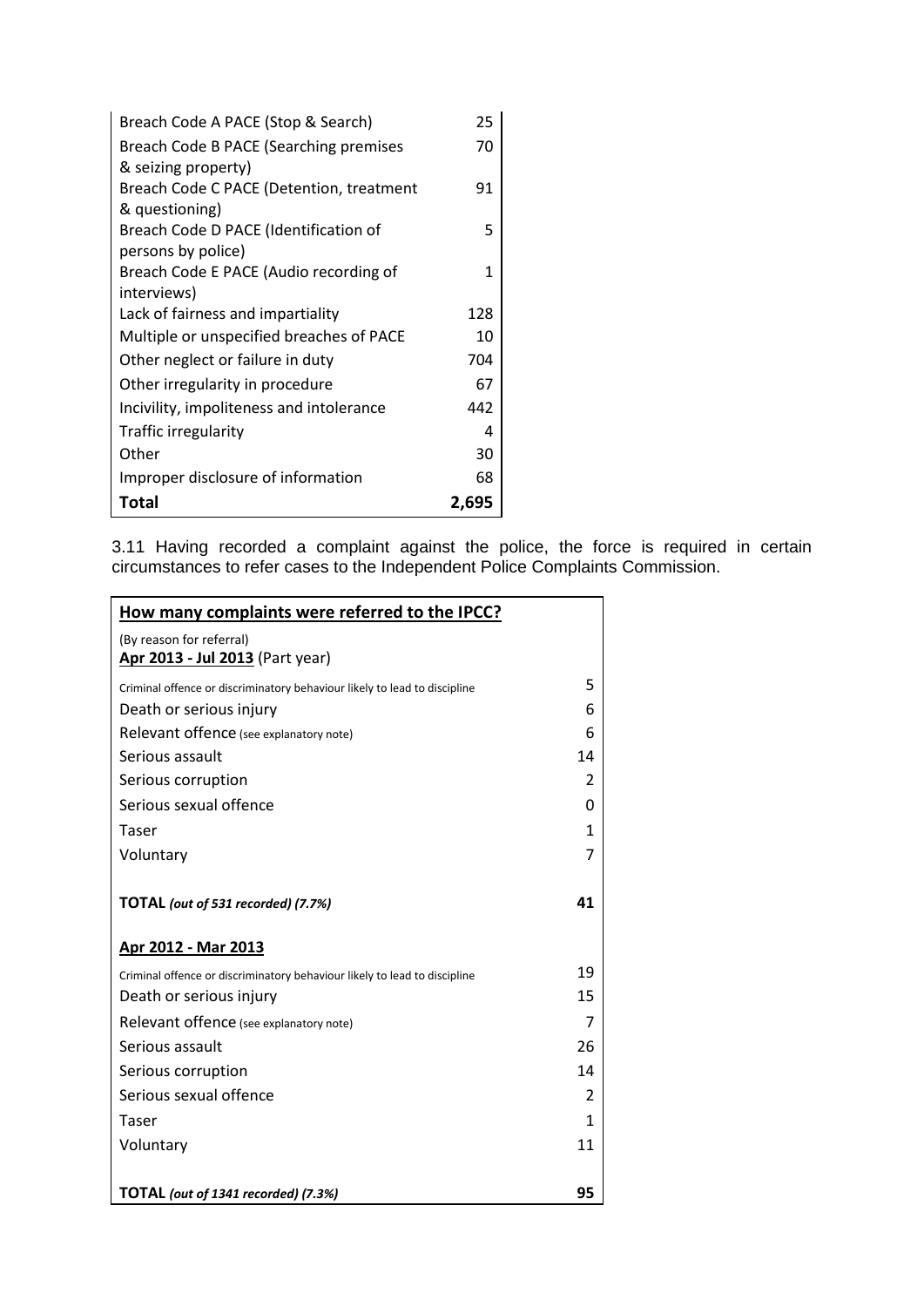*Note: Relevant Offence in relation to IPCC Referrals is 'any offence for which the sentence is fixed by law or any offence for which a person of 18 years and over (not previously convicted) may be sentenced to imprisonment for seven years or more (excluding any restrictions imposed by Section 33 Magistrates Court Act 1980).* 

3.12 Where a case is referred to the IPCC they will determine whether the matter should be returned to the force to investigate themselves, or whether the IPCC should have some level of involvement (in Supervised or Managed cases) or take on the whole investigation as an Independent Investigation.

| <b>IPCC Referred back to Force</b> |    |
|------------------------------------|----|
| Apr 2013 - Jul 2013                | 31 |
| Apr 2012 - Mar 2013                | 76 |
|                                    |    |

| How many complaints were not required to be<br>referred to IPCC? |      |
|------------------------------------------------------------------|------|
| Apr 2013 - Jul 2013                                              | 490  |
| Apr 2012 - Mar 2013                                              | 1246 |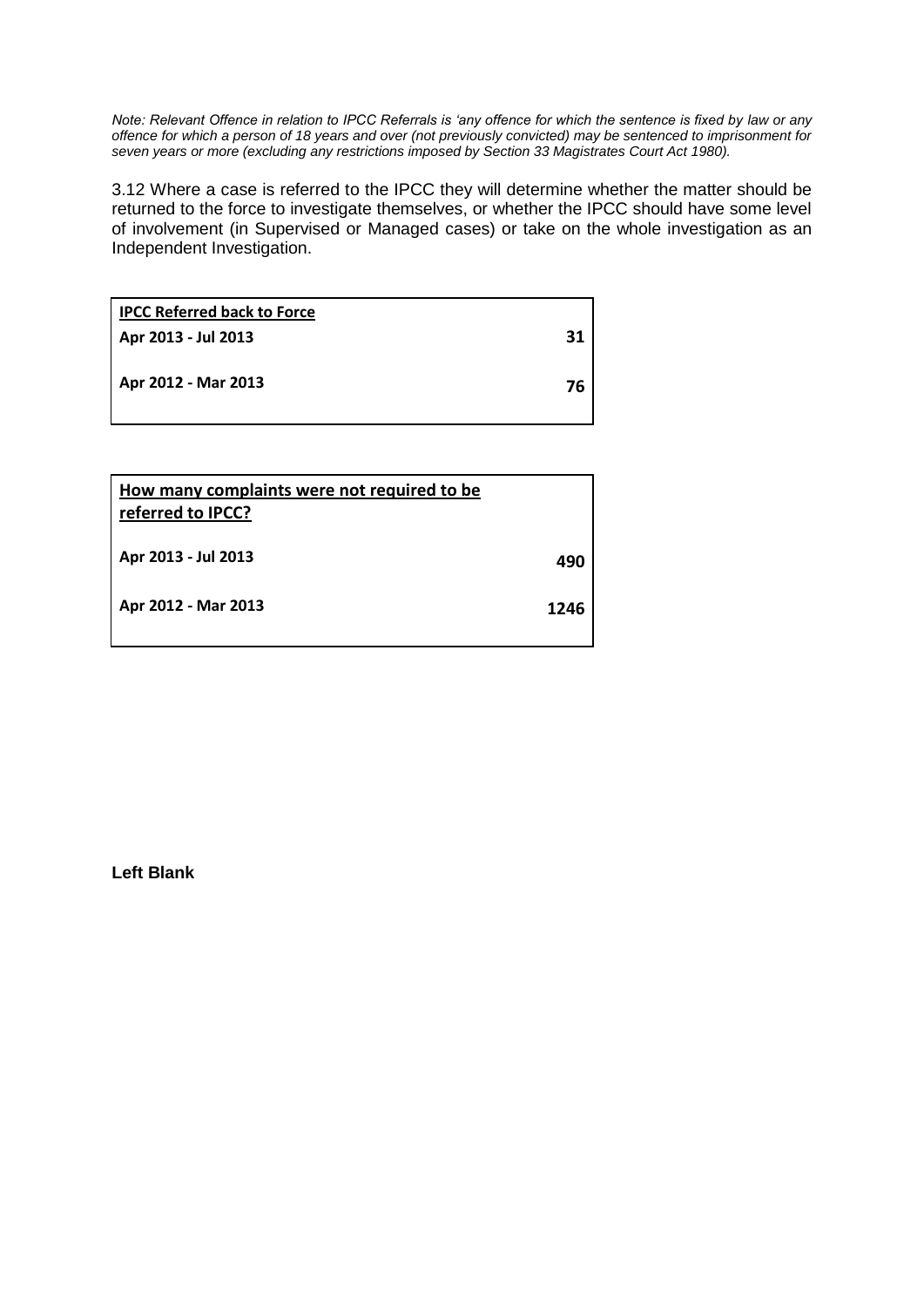3.13 The following is a summary of the cases either retained by the IPCC as Independent Investigations, or determined some level of IPCC intervention, these are classified as either Supervised or Managed by the IPCC. The difference between the three classifications is as follows:

- Independent means investigated and managed by the IPCC with very little involvement from the Force.
- Managed means the IPCC take complete control of the investigation but use PSD staff to carry out the majority of the investigation.
- Supervised means the investigation is managed by PSD with each stage being approved by the IPCC.

| <b>IPCC Independent</b> |                                           | <b>OUTCOMES</b>              |
|-------------------------|-------------------------------------------|------------------------------|
| Apr 2013 - Jul 2013     |                                           |                              |
| 1.                      | Criminal / Discipline<br>Death or serious | <b>Current Investigation</b> |
| 2.                      | injury                                    | <b>Current Investigation</b> |
| 3.                      | Relevant offence                          | <b>Current Investigation</b> |
| 4.                      | Voluntary                                 | <b>Current Investigation</b> |
| 5.                      | Serious assault                           | <b>Current Investigation</b> |
| 6.                      | Voluntary                                 | <b>Current Investigation</b> |
| Apr 2012 - Mar 2013     |                                           |                              |
| 7.                      | Criminal / Discipline                     | <b>Current Investigation</b> |
| 8.                      | Criminal / Discipline<br>Death or serious | <b>Current Investigation</b> |
| 9.                      | injury                                    | <b>Current Investigation</b> |
| 10.                     | Serious assault                           | <b>Current Investigation</b> |
| 11.                     | Serious corruption                        | <b>Current Investigation</b> |
| 12.                     | Serious corruption                        | <b>Current Investigation</b> |
| 13.                     | Serious corruption                        | <b>Current Investigation</b> |
| 14.                     | Serious corruption                        | <b>Current Investigation</b> |

| <b>IPCC Managed</b><br>Apr 2013 - Jul 2013 |                  | <b>OUTCOMES</b>              |
|--------------------------------------------|------------------|------------------------------|
| None                                       |                  |                              |
| Apr 2012 - Mar 2013                        |                  |                              |
| 1.                                         | Relevant offence | <b>Current Investigation</b> |
| 2.                                         | Voluntary        | <b>Current Investigation</b> |
|                                            |                  |                              |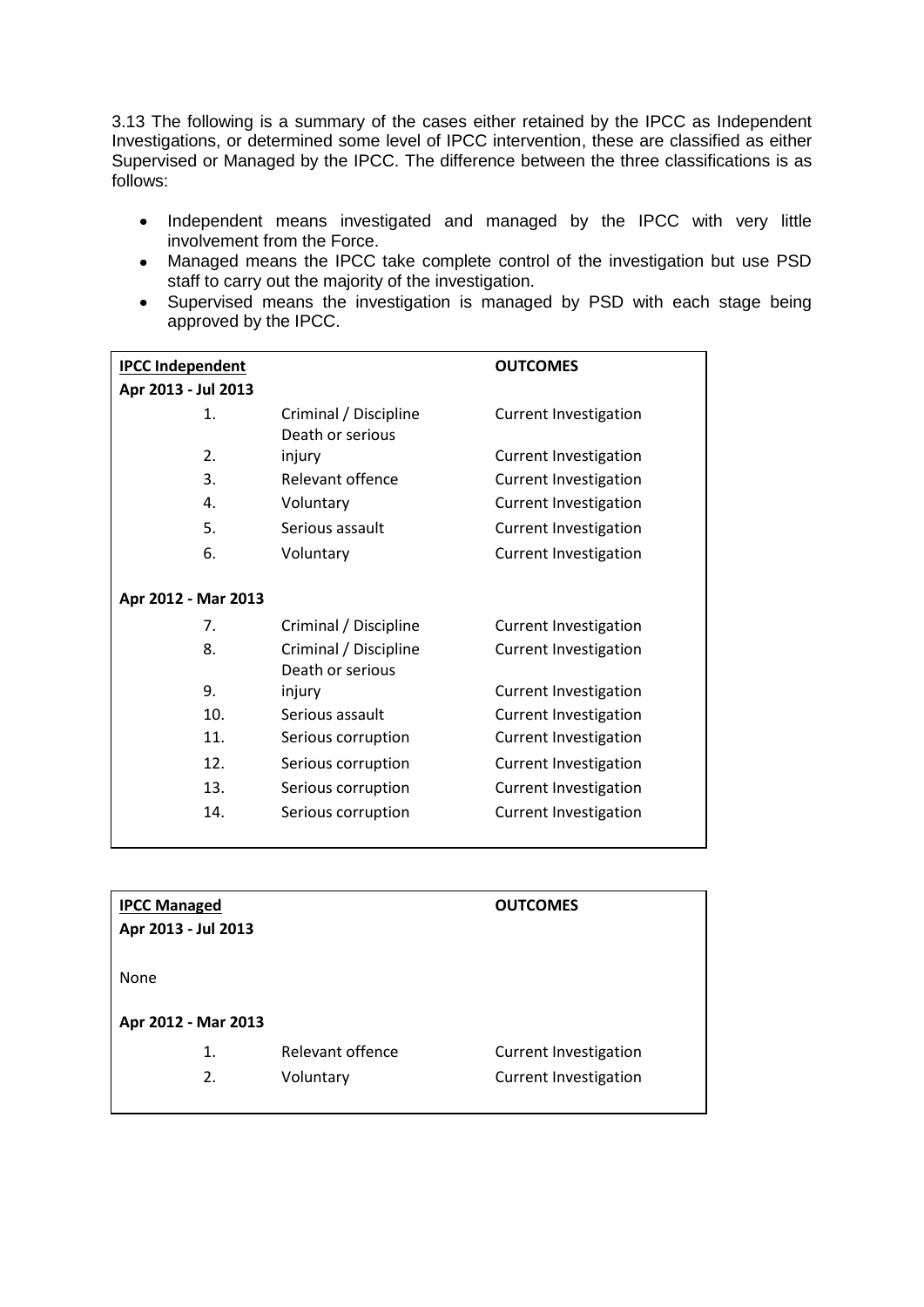| <b>IPCC Supervised</b> |                       | <b>OUTCOMES</b>              |
|------------------------|-----------------------|------------------------------|
| Apr 2013 - Jul 2013    |                       |                              |
|                        | Death or serious      |                              |
| 1.                     | injury                | <b>Current Investigation</b> |
| 2.                     | Serious assault       | <b>Current Investigation</b> |
| 3.                     | Serious assault       | <b>Current Investigation</b> |
| 4.                     | Serious assault       | <b>Current Investigation</b> |
|                        |                       |                              |
|                        |                       |                              |
| Apr 2012 - Mar 2013    |                       |                              |
| 5.                     | Criminal / Discipline | <b>Local Resolution</b>      |
| 6.                     | Criminal / Discipline | <b>Current Investigation</b> |
|                        | Death or serious      | <b>UPHELD - Management</b>   |
| 7.                     | injury                | Action                       |
| 8.                     | Serious assault       | <b>NOT UPHELD</b>            |
|                        |                       | <b>UPHELD - Management</b>   |
| 9.                     | Serious assault       | Action                       |
| 10.                    | Serious assault       | <b>Current Investigation</b> |
| 11.                    | Serious corruption    | <b>Current Investigation</b> |
|                        |                       | <b>UPHELD - No Action</b>    |
| 12.                    | Voluntary             | Required                     |
| 13.                    | Voluntary             | <b>NOT UPHELD</b>            |
|                        |                       |                              |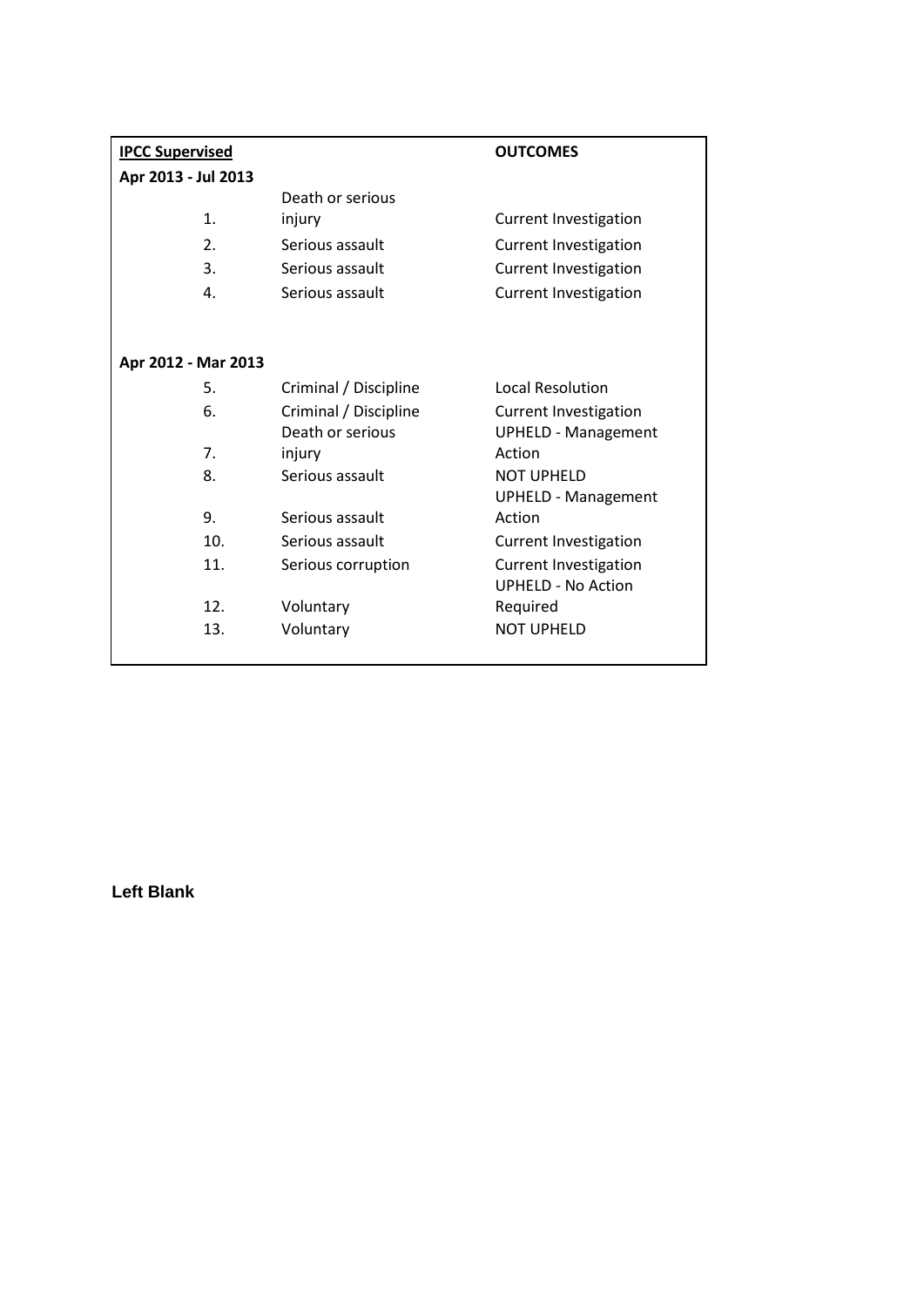3.14 The remainder of cases fall to the force to investigate without further reference to the IPCC and the following charts show the current status of the cases recorded since April 2012, and divided between those matters dealt with by Professional Standards Department and those dealt with by Local Policing Unit or Police Departments.

| <b>Force Investigation</b>                                       |     |
|------------------------------------------------------------------|-----|
|                                                                  |     |
| by Professional Standards                                        |     |
| Cases Recorded Apr 2013 - Jul 2013                               | 204 |
| <b>Current Investigation</b>                                     | 128 |
| Sub Judice (need to await the<br>outcome of criminal proceeding) | 21  |
| <b>Appeal Made</b>                                               | 4   |
| <b>Pending Appeal</b>                                            | 21  |
| <b>Finalised</b>                                                 | 30  |
|                                                                  |     |
| Cases recorded Apr 2012 - Mar                                    |     |
| 2013                                                             | 545 |
| <b>Current Investigation</b>                                     | 68  |
| Sub Judice                                                       | 21  |
| Appeal Made                                                      | 33  |
| <b>Pending Appeal</b>                                            | 35  |
| Finalised                                                        | 388 |
|                                                                  |     |
|                                                                  |     |
|                                                                  |     |
| by Local Policing Unit                                           |     |
| Cases Recorded Apr 2013 - Jul 2013                               | 319 |
| <b>Current Investigation</b>                                     | 189 |
| Sub Judice                                                       | 9   |
| <b>Appeal Made</b>                                               | 5   |
| Pending Appeal                                                   | 27  |
| Finalised                                                        | 89  |
|                                                                  |     |
|                                                                  |     |
| Cases recorded Apr 2012 - Mar                                    |     |
| 2013                                                             | 776 |
| <b>Current Investigation</b>                                     | 58  |
| Sub Judice                                                       | 6   |
| <b>Appeal Made</b>                                               | 40  |
| <b>Pending Appeal</b>                                            | 29  |
| Finalised                                                        | 643 |
|                                                                  |     |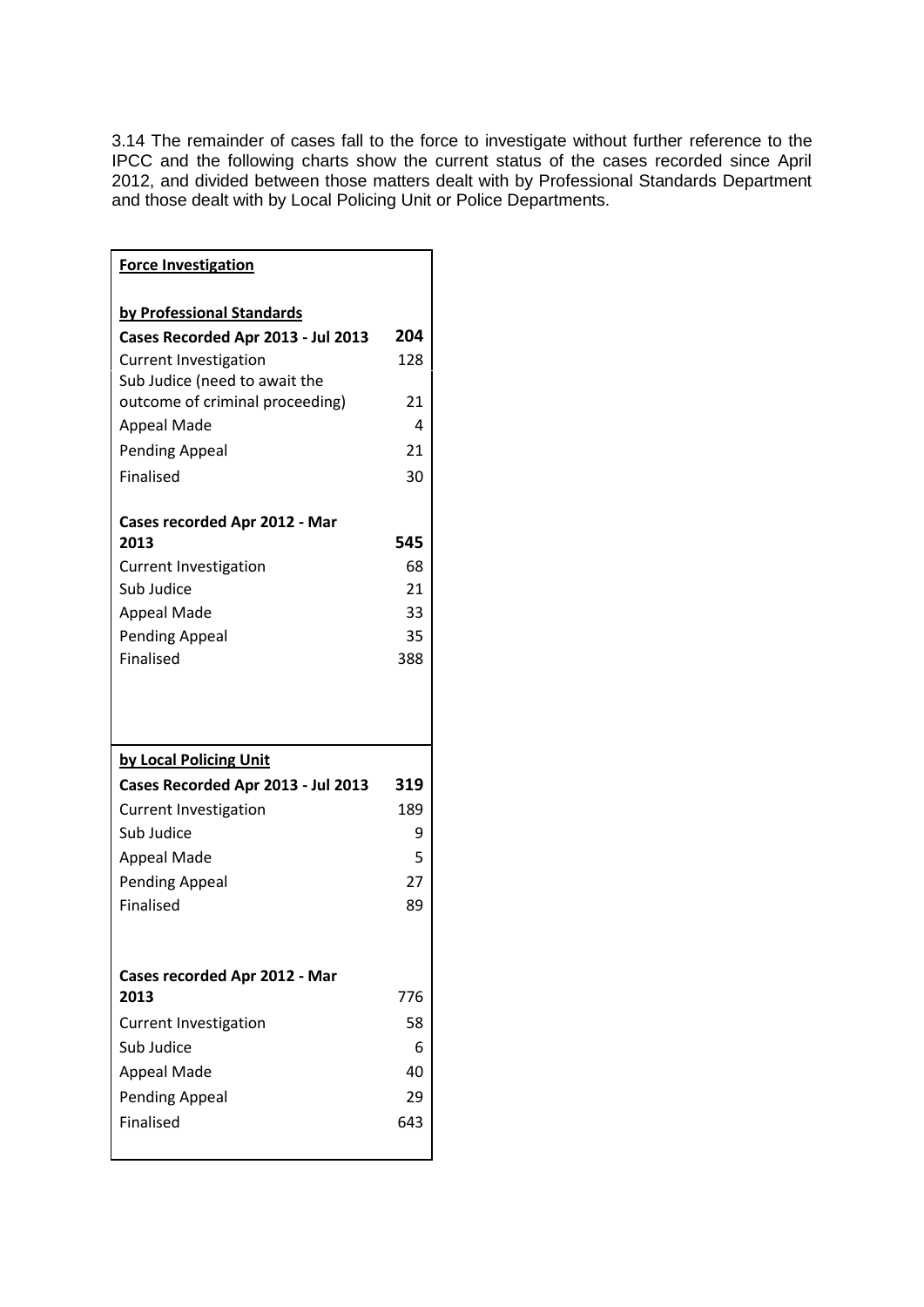3.15 Complaint cases dealt with by the Professional Standards Department will involve all those cases that are assessed as being likely to lead to criminal or misconduct proceedings if the facts are proven. Local Policing Units and Force Departments will deal with those less serious complaints which are suitable to be dealt with by way of Local Resolution.

3.16 The outcomes of complaints are determined and recorded in accordance with legislation and IPCC Statutory guidance.

The different available outcomes are:

3.17 **Local Resolution**: The force may carry out Local Resolution of a complaint where there is no likelihood of misconduct or criminal proceedings resulting from a complaint and can agree actions with the complainant and officer subject of complaint of how to resolve the complaint, usually through development or apology and improvement of service delivery.

3.18 **Not Upheld**: This is an outcome of an investigation where on the balance of probabilities, the allegations in the complaint cannot be supported.

3.19 **Upheld**: This is an outcome of an investigation where on the balance of probabilities, the allegations in the complaint are supported. Action will be identified as a result of an upheld complaint. The action might be one of the following:

- Management Action. This is intended to address minor failings of officers with the  $\bullet$ intention of improving how they do their job and provide a better service to communities.
- Management Meeting. This forms formal misconduct proceedings and occurs  $\bullet$ whereby the officers behaviour falls below the "Standards Of Professional Behaviour" and is considered too serious to deal with as immediate Management Action. A Management Meeting is chaired by a Superintendent and the purpose of the Meeting is to consider if the case against the officer is proven on the balance of probabilities. If the case against the officer is proven the chair must then decide upon the appropriate outcome. The options are: Management Action, Written Warning (which remains live for 12 months) or a Final Written Warning (which remains live for 18 months)
- $\bullet$ Misconduct Hearing. This is also formal proceedings and occurs whereby the officers behaviour falls so far below the "Standards Of Professional Behaviour" that dismissal should be an option. A Misconduct Hearing is chaired by a member of the Command Team (Assistant Chief Constable or above) and if the case is proven then all of the above outcomes are an option with the additional option of Dismissal.

3.20 **De Recorded**: This is where a complaint is recorded in error (usually administrative error where a duplication of recording takes place.

3.21 **Disapplication**: This is an IPCC term that the force or IPCC can authorise in certain circumstances. Disapplication means that the force, either on its own, or with authority from the IPCC, can decide to take no action, or no further action in relation to a complaint. The reasons this may be approved are:

- 1. where the complaint is over 12 months since the incident alleged and no good reason has been shown for the delay in making the complaint;
- 2. the same complaint has already been made by or on behalf of that complainant;
- 3. The complainants name or address has not been identified;
- 4. The complaint is either vexatious, oppressive or an abuse of the complaints process;
- 5. The complaint is repetitious and has previously been dealt with.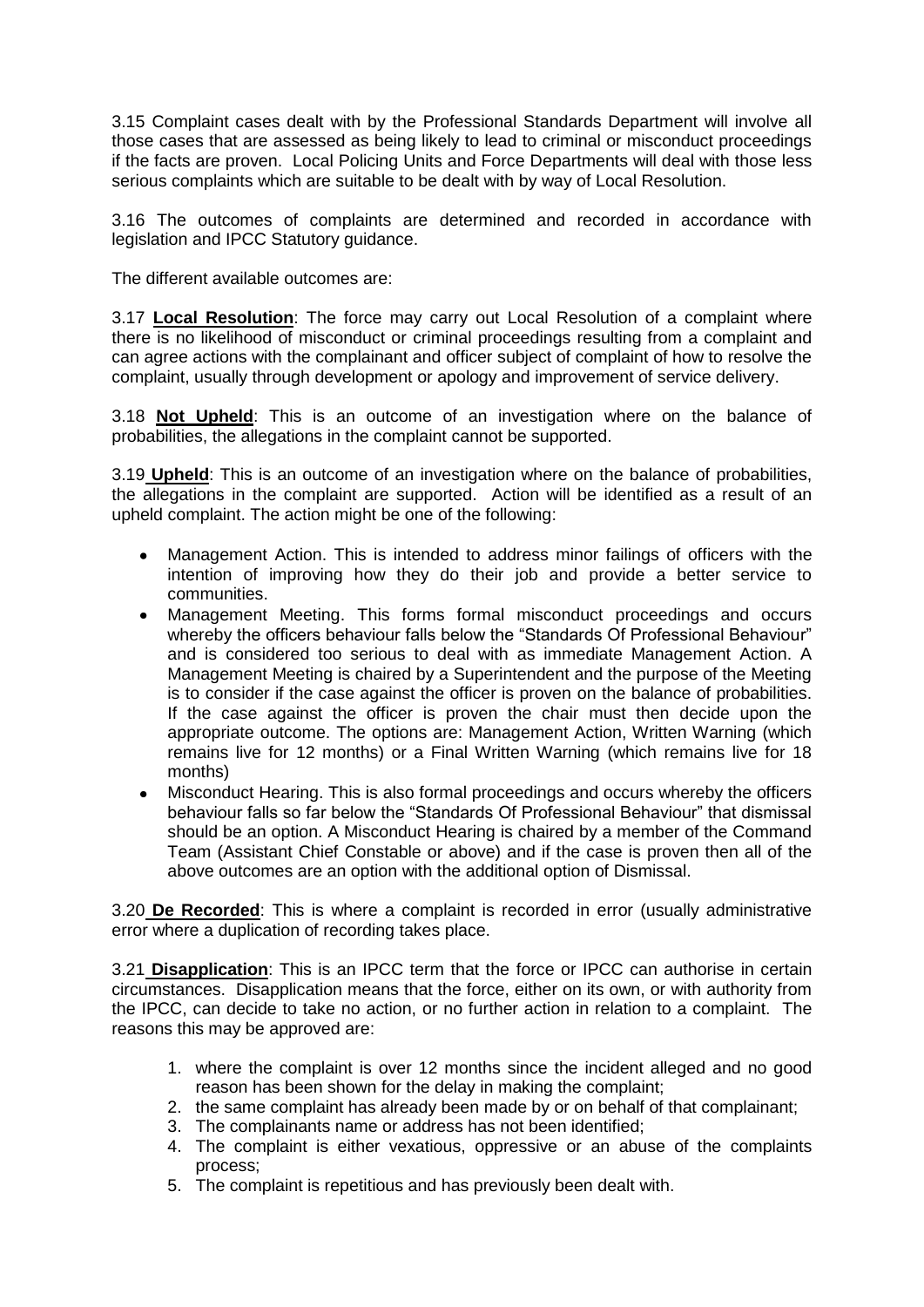3.22 **Discontinuance**: The force or IPCC can authorise discontinuance in certain circumstances. Discontinuance means that the force, either on its own, or with authority from the IPCC, can decide to take no action, or no further action in relation to a complaint. The reasons this may be approved are:

- 1. where the complaintant refuses to cooperate and it is not reasonably practicable to continue the investigation;
- 2. the matter is suitable for Local Resolution;
- 3. The complaint is either vexatious, oppressive or an abuse of the complaints process;
- 4. The complaint is repetitious and has previously been dealt with.

3.23 **Dispensation**: The force or IPCC (under the 2008 Regulations) can authorise disapplication in certain circumstances. Dispensation means that the force, either on its own, or with authority from the IPCC, can decide to take no action, or no further action in relation to a complaint. The reasons this may be approved under the 2008 Regulations for the IPCC) are similar to disapplication.

Under the 2012 Regulations, the force can authorise dispensation where:

- 1. The complaint investigation has been suspended until the end of criminal proceedings: and
- 2. The complainant fails to indicate after the conclusion of those proceedings that he wants the complaint resumed; and
- 3. Reasonable steps have been taken to contact the complainant to ascertain their wishes and the complainant says NOT to start the investigation or FAILS to give such an indication within 28 days of a letter sent asking for such a decision AND
- 4. The matter does not amount to a Recordable Conduct Matter.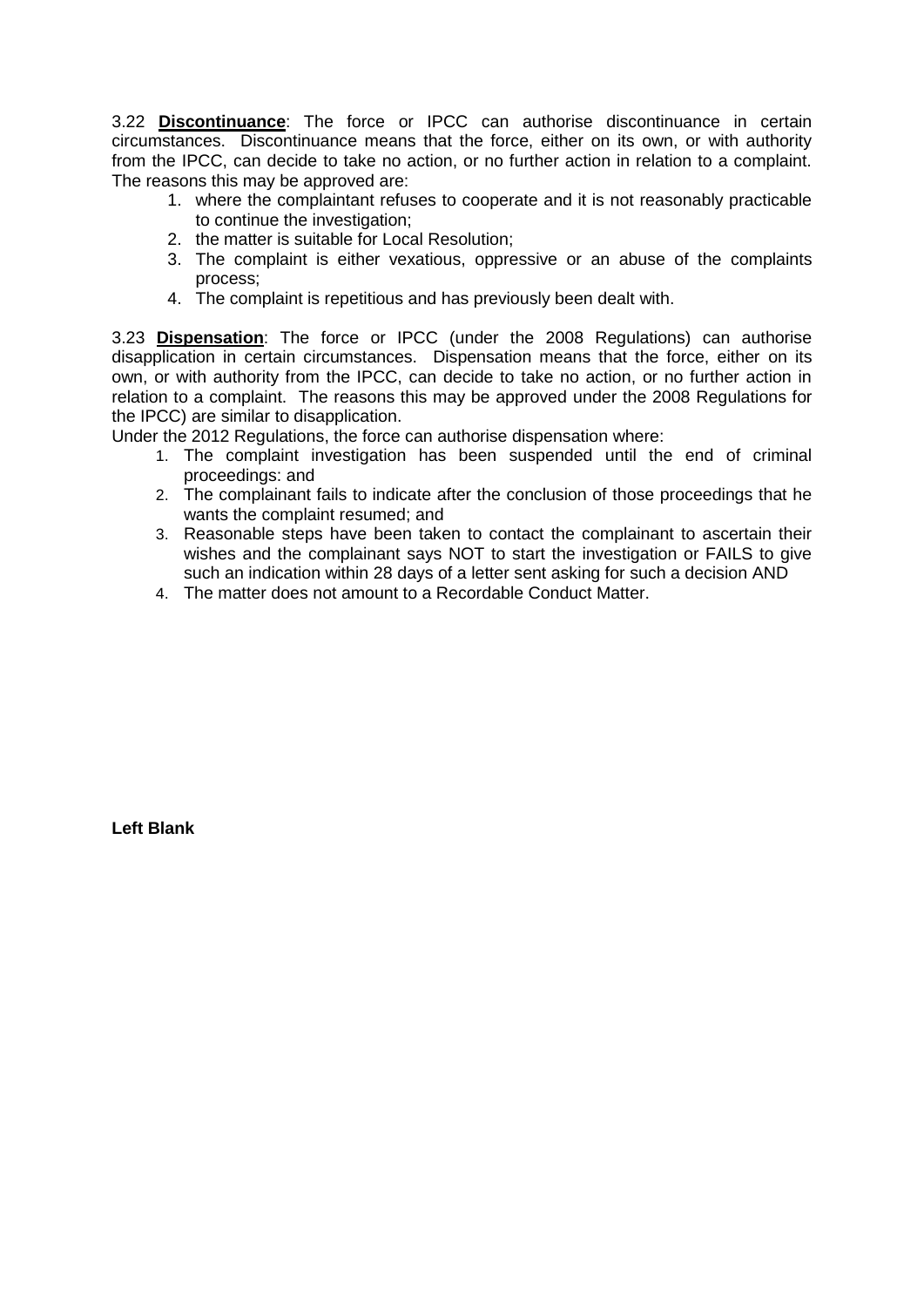3.24 The next chart shows how cases recorded between the dates shown have been concluded.

| <b>OUTCOMES of Force Finalised Cases</b>                        |              |                                                                    |     |
|-----------------------------------------------------------------|--------------|--------------------------------------------------------------------|-----|
| by Professional Standards<br>Cases Recorded Apr 2013 - Jul 2013 |              | by Professional Standards<br>Cases recorded Apr 2012 - Mar<br>2013 |     |
| De Recorded                                                     | 2            | De Recorded                                                        | 5   |
| Disapplication - by Force                                       | 6            | Disapplication - by Force                                          | 15  |
| Disapplication - by IPCC                                        | 0            | Disapplication - by IPCC                                           | 1   |
| Discontinued - by Force                                         | 0            | Discontinued - by Force                                            | 2   |
| Discontinued - by IPCC                                          | 0            | Discontinued - by IPCC                                             | 1   |
| Dispensation - by Force                                         | 0            | Dispensation - by Force                                            | 20  |
| Dispensation - by IPCC                                          | 0            | Dispensation - by IPCC                                             | 28  |
| <b>Local Resolution</b>                                         | 6            | <b>Local Resolution</b>                                            | 90  |
| Not Upheld                                                      | 4            | Not Upheld                                                         | 148 |
| Upheld                                                          | $\mathbf{1}$ | Upheld                                                             | 25  |
| Withdrawn by Complainant                                        | 11           | Withdrawn by Complainant                                           | 53  |
| Total                                                           | 30           | Total                                                              | 388 |
| by Local Policing Unit<br>Cases Recorded Apr 2013 - Jul 2013    |              | by Local Policing Unit<br>Cases recorded Apr 2012 - Mar<br>2013    |     |
| De Recorded                                                     | 0            | De Recorded                                                        | 1   |
| Disapplication - by Force                                       | 0            | Disapplication - by Force                                          | 3   |
| Disapplication - by IPCC                                        | 0            | Disapplication - by IPCC                                           | 0   |
| Discontinued - by Force                                         | 0            | Discontinued - by Force                                            | 0   |
| Discontinued - by IPCC                                          | 0            | Discontinued - by IPCC                                             | 0   |
| Dispensation - by Force                                         | 0            | Dispensation - by Force                                            | 0   |
| Dispensation - by IPCC                                          | 0            | Dispensation - by IPCC                                             | 1   |
| <b>Local Resolution</b>                                         | 66           | <b>Local Resolution</b>                                            | 245 |
| Not Upheld                                                      | 12           | Not Upheld                                                         | 267 |
| Upheld                                                          | 2            | Upheld                                                             | 75  |
| Withdrawn by Complainant                                        | 9            | Withdrawn by Complainant                                           | 51  |
| Total                                                           | 89           | Total                                                              | 643 |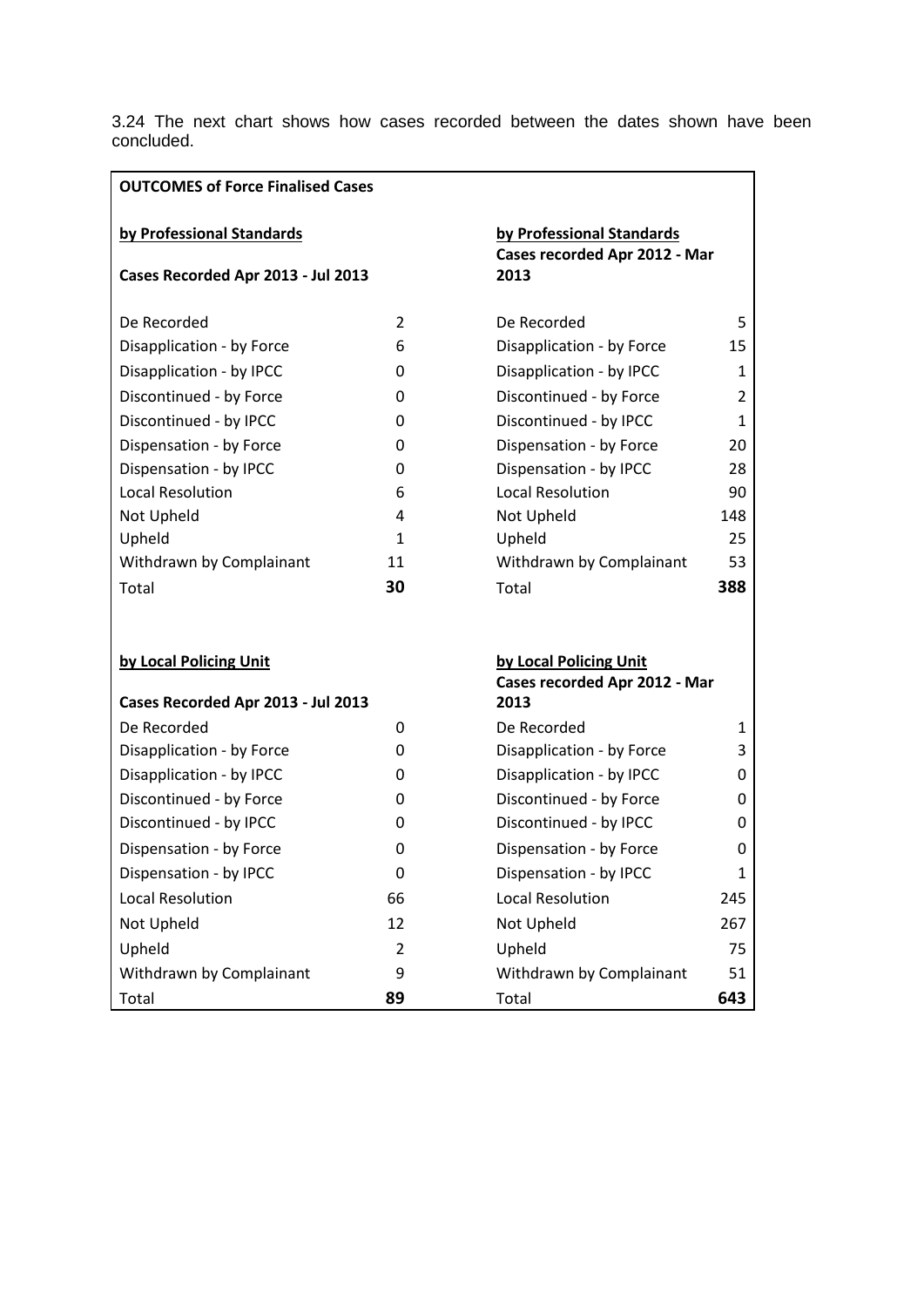3.25 The next chart shows the number of cases and their outcomes, that have been concluded between the dates shown.

| <b>OUTCOMES of Force Finalised Cases</b>                         |              |                                                                  |                |
|------------------------------------------------------------------|--------------|------------------------------------------------------------------|----------------|
| by Professional Standards<br>Cases Finalised Apr 2013 - Jul 2013 |              | by Professional Standards<br>Cases Finalised Apr 2012 - Mar 2013 |                |
| (Irrespective of when recorded)                                  |              | (Irrespective of when recorded)                                  |                |
| De Recorded                                                      | 3            | De Recorded                                                      | 2              |
| Disapplication - by Force                                        | 16           | Disapplication - by Force                                        | 2              |
| Disapplication - by IPCC                                         | 1            | Disapplication - by IPCC                                         | 0              |
| Discontinued - by Force                                          | $\mathbf{1}$ | Discontinued - by Force                                          | 1              |
| Discontinued - by IPCC                                           | 0            | Discontinued - by IPCC                                           | 4              |
| Dispensation - by Force                                          | 11           | Dispensation - by Force                                          | 20             |
| Dispensation - by IPCC                                           | $\mathbf{1}$ | Dispensation - by IPCC                                           | 36             |
| <b>Local Resolution</b>                                          | 24           | <b>Local Resolution</b>                                          | 90             |
| Not Upheld                                                       | 76           | Not Upheld                                                       | 189            |
| Upheld                                                           | 26           | Upheld                                                           | 48             |
| Withdrawn by complainant                                         | 25           | Withdrawn by Complainant                                         | 53             |
| Total                                                            | 184          | Total                                                            | 445            |
| by Local Policing Unit                                           |              | by Local Policing Unit                                           |                |
| Cases Finalised Apr 2013 - Jul 2013                              |              | Cases Finalised Apr 2012 - Mar 2013                              |                |
| (Irrespective of when recorded)                                  |              | (Irrespective of when recorded)                                  |                |
| De Recorded                                                      | 0            | De Recorded                                                      | $\overline{2}$ |
| Disapplication - by Force                                        | 0            | Disapplication - by Force                                        | 0              |
| Disapplication - by IPCC                                         | 0            | Disapplication - by IPCC                                         | 0              |
| Discontinued - by Force                                          | 3            | Discontinued - by Force                                          | 1              |
| Discontinued - by IPCC                                           | 0            | Discontinued - by IPCC                                           | 0              |
| Dispensation - by Force                                          | 0            | Dispensation - by Force                                          | 3              |
| Dispensation - by IPCC                                           | 0            | Dispensation - by IPCC                                           | 1              |
| <b>Local Resolution</b>                                          | 114          | <b>Local Resolution</b>                                          | 259            |
| Not Upheld                                                       | 106          | Not Upheld                                                       | 353            |
| Upheld                                                           | 37           | Upheld                                                           | 107            |
| Withdrawn by Complainant                                         | 23           | Withdrawn by Complainant                                         | 56             |
| Total                                                            | 283          | Total                                                            | 782            |

# 3.26 **Timeliness of investigations analysed over time**

| <b>Timeliness of Investigations</b><br>(Average Days - Target below 110) |                                                   |     | Achievement |
|--------------------------------------------------------------------------|---------------------------------------------------|-----|-------------|
|                                                                          | April 2012 to March 2013 April 2011 to March 2012 |     | Actual      |
| <b>FORCE</b>                                                             |                                                   | 103 | -6          |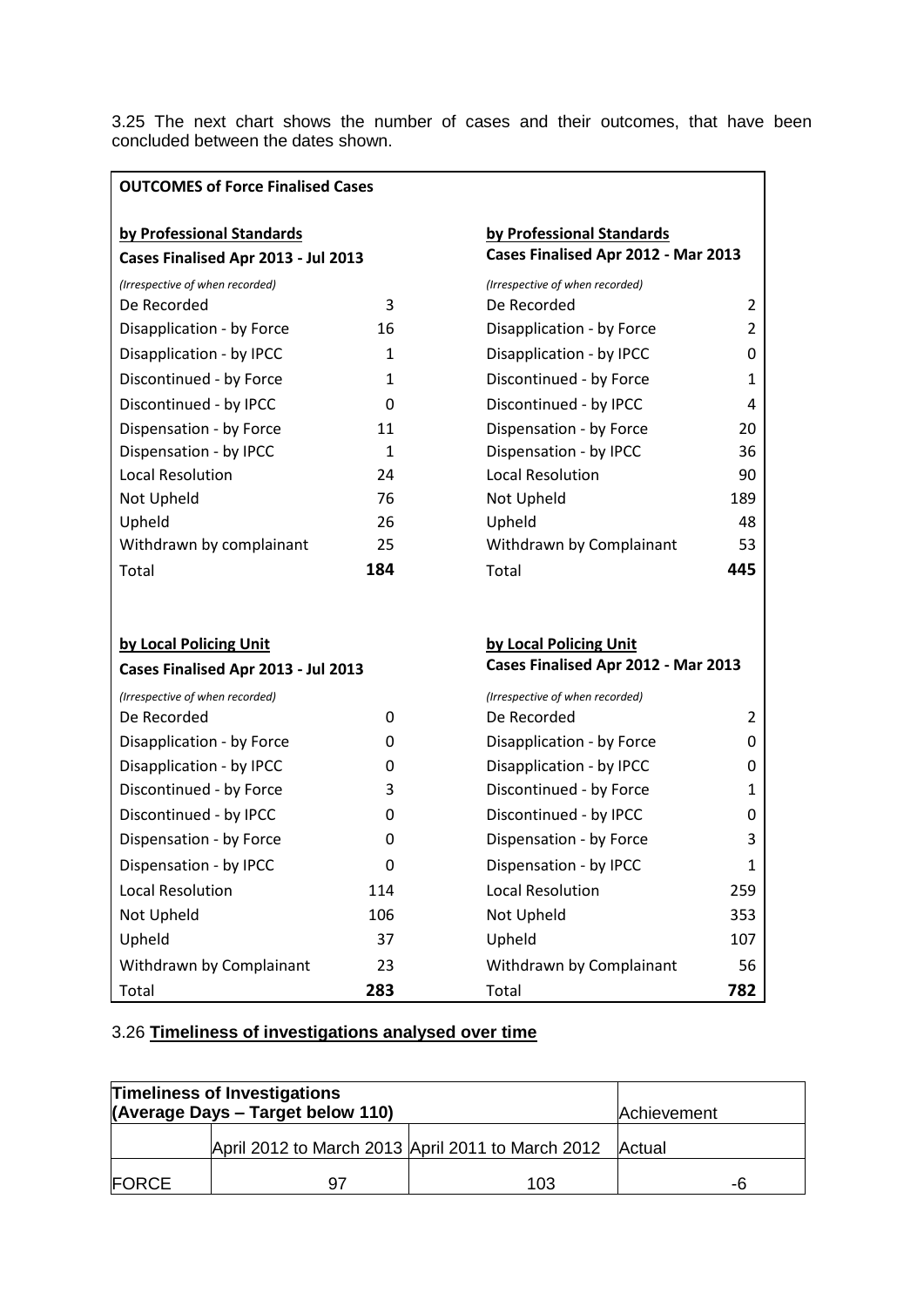3.27 This chart shows an overall improvement in the time taken to conclude complaints against the police by way of investigation.

| <b>Timeliness of Local Resolution</b><br>(Average Days - Target below 28) |                          |                          | Achievement |
|---------------------------------------------------------------------------|--------------------------|--------------------------|-------------|
|                                                                           | April 2012 to March 2013 | April 2011 to March 2012 | Actual      |
| <b>IFORCE</b>                                                             | 40                       | 44                       | -4          |

3.28 This data shows that while overall the time taken to deal with Local Resolution has improved we are still not meeting the target. Work is ongoing with all our Appropriate Authorities (Chief Inspectors assigned to managing LPU & Departmental complaints) to reduce this time scale.

#### 3.29 Contact with Complainants at least every 28 days

|              | <b>Contact with Complainants</b> |                          | Achievement |
|--------------|----------------------------------|--------------------------|-------------|
|              | April 2012 to March 2013         | April 2011 to March 2012 | Actual      |
| <b>FORCE</b> | 85%                              | 73%                      | $+12%$      |

3.30 Our target is 100% compliance in this area. While this chart shows significant improvement in this area there is still some way to go to achieve contact with complainants at least every 28 days. Work is ongoing with Appropriate Authorities on every LPU/Dept and the figures are shared at Force level. On a positive note, all but one LPU (Birmingham South) have seen an improvement in this area of business.

### **Appeals**

3.31 At the outcome of an investigation or Local Resolution of a complaint, as well as any decision to take no action by way of Disapplication or Discontinuance, a complainant will have a right of appeal to either the force or the IPCC, as determined by the force with reference to seriousness of the allegation.

3.32 The following charts show details of the IPCC and Force appeals, their categories and outcomes for all complaints recorded between April 2012 to 31 July 2013. 22<sup>nd</sup> November 2012 is when the Force began considering appeals in less serious cases due to the changes within the Regulations, hence this data begins in November 2012.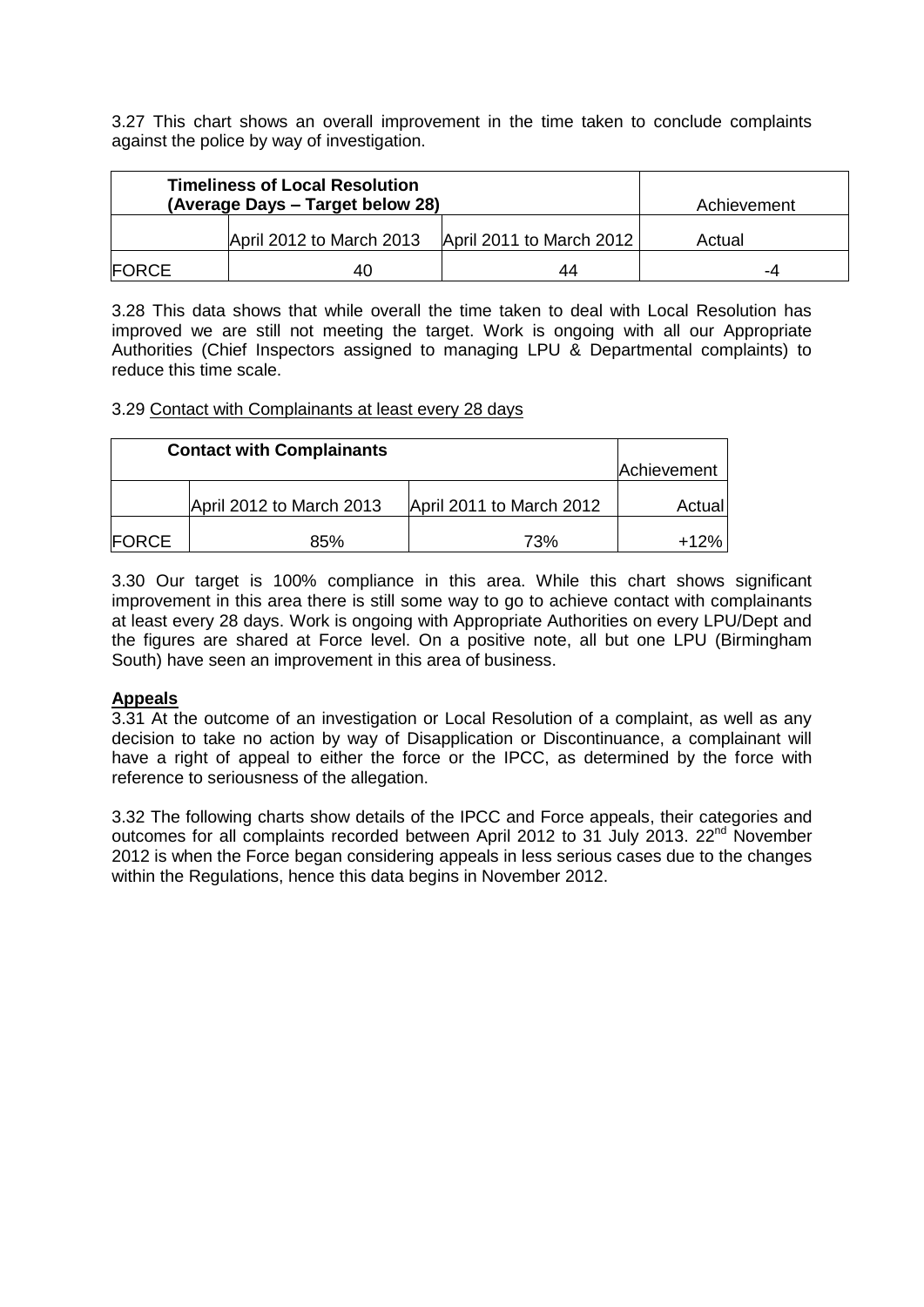| <b>IPCC APPEALS - Apr 2012 to Jul 2013</b> |                      |     |
|--------------------------------------------|----------------------|-----|
| <b>Category</b>                            | <b>IPCC Decision</b> |     |
| Disapplication                             | Not Upheld           |     |
| <b>Local Resolution Outcome</b>            | Awaiting decision    | 3   |
|                                            | Not Valid            | 1   |
|                                            | Upheld               |     |
| <b>Local Resolution Process</b>            | Not Upheld           | 3   |
|                                            | Not Valid            | 2   |
|                                            | Upheld               | 4   |
| Outcome of a Police Investigation          | Awaiting decision    | 66  |
|                                            | Not Upheld           | 45  |
|                                            | Not Valid            | 17  |
|                                            | Upheld               | 31  |
| Findings of a Police Investigation         | Not Upheld           | 1   |
|                                            |                      |     |
| Total                                      |                      | 175 |

| Force Appeals - 22 November 2012 to 31 July 2013 |                       |    |
|--------------------------------------------------|-----------------------|----|
| Category                                         | <b>Force Decision</b> |    |
| Application of Disapplication                    | Not Upheld            | 3  |
|                                                  | Not Valid             |    |
| Outcome of a Police Investigation                | Not Upheld            | 13 |
|                                                  | Upheld                | 3  |
| <b>Outcome of Local Resolution</b>               | Not Upheld            | 3  |
|                                                  | Upheld                | 3  |
| Total                                            |                       | 26 |

### **Recordable Conduct Matters**

3.33 Recordable Conduct Matters are allegations against officers that are identified internally within the organisation and are outside of the complaints against the police system.

Totals of Recordable Conduct Matters

|            | April<br>2012 |     | to   April        | 2011 | t٥  |                |  |
|------------|---------------|-----|-------------------|------|-----|----------------|--|
| l Conducts | March 2013    |     | <b>March 2012</b> |      |     | Difference +/- |  |
| ∣ Force    |               | 291 |                   |      | 276 |                |  |

3.34 This chart shows an overall increase in the number of Recordable Conduct Matters recorded in the most recent 12 months, with disparate data across the LPU's.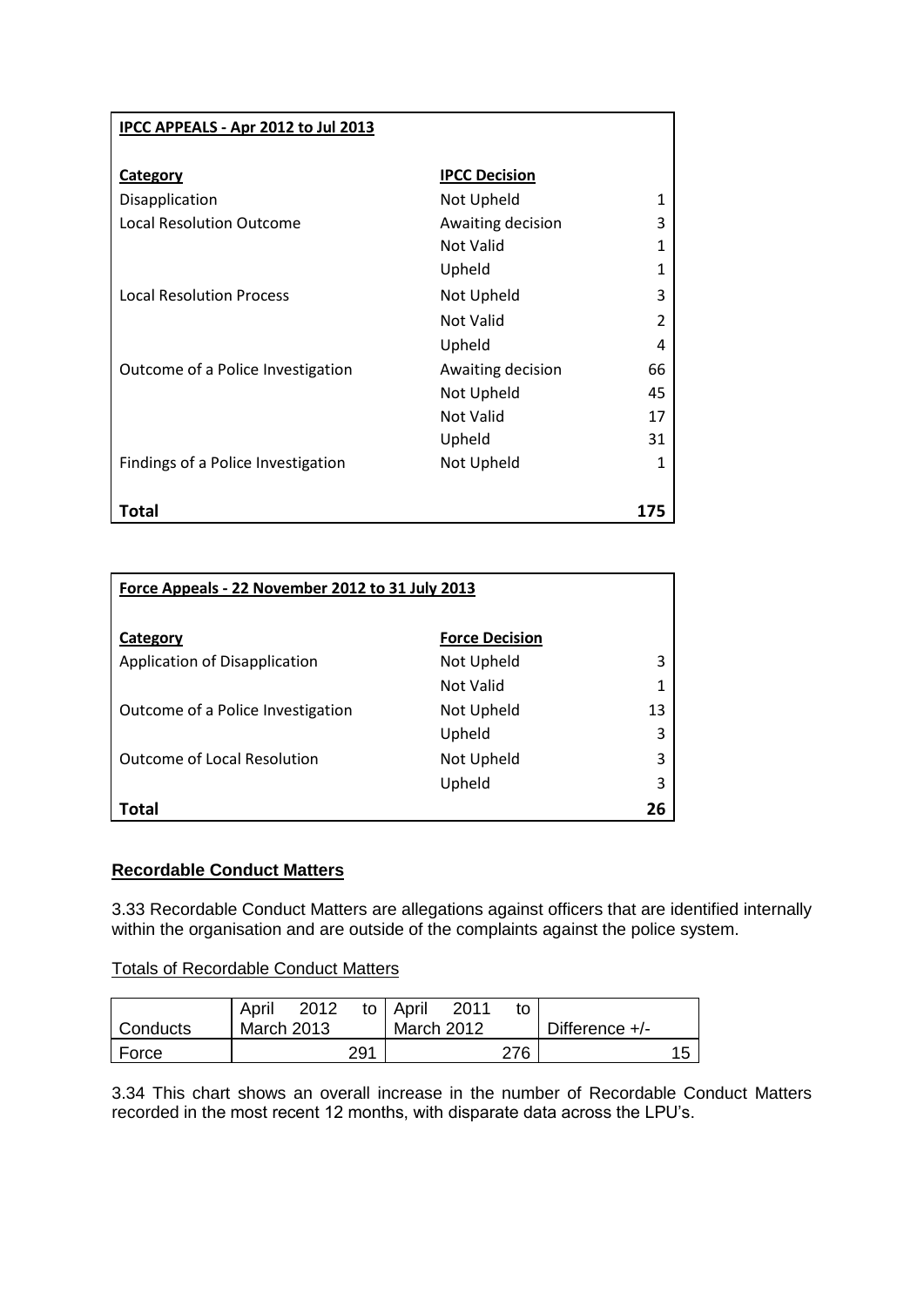# **Categories of Conduct Allegations**

| <b>Conduct Allegations</b>                 | 11/12 | 12/13 |
|--------------------------------------------|-------|-------|
| Honesty and Integrity                      | 61    | 54    |
| Authority, Respect and Courtesy            | 34    | 31    |
| <b>Equality and Diversity</b>              | 6     | 4     |
| Use of Force                               | 12    | 12    |
| Order and Instructions                     | 42    | 44    |
| <b>Duties and Responsibilities</b>         | 61    | 58    |
| Confidentiality                            | 36    | 35    |
| <b>Fitness for Duty</b>                    |       | 3     |
| <b>Discreditable Conduct</b>               | 134   | 137   |
| Challenging and Reporting Improper Conduct | 2     |       |
|                                            |       |       |
| <b>Grand Total</b>                         | 389   |       |

### **Combined Conduct and Complaint Investigation**

|    | <b>Suspended Officers</b>                             |
|----|-------------------------------------------------------|
|    |                                                       |
|    | (as at 31 July 2013)                                  |
|    |                                                       |
| 1. | Inspector Business Interest (Conduct)                 |
| 2. | Constable - Business Interests (Conduct)              |
| 3. | Sergeant - Sexual Offence (Conduct)                   |
| 4. | Constable - Sexual Offence (Conduct)                  |
| 5. | Constable – Sexual Offence (Conduct)                  |
| 6. | Constable - Sexual Offence (Conduct)                  |
|    | 7. Constable – Sexual Offence (Conduct)               |
| 8. | Constable – Sexual Offence (Conduct)                  |
| 9. | Special Constable - Sexual Offence (Conduct)          |
|    | 10. Constable - Misconduct in Public Office (Conduct) |
|    | 11. Constable - Misconduct in Public Office (Conduct) |
|    | 12. Constable - Honesty and Integrity (Conduct)       |
|    | 13. Constable - Unlawful Imprisonment (Complaint)     |
|    | 14. Constable - Unlawful Imprisonment (Complaint)     |
|    | 15. Constable - Information Disclosure (Conduct)      |
|    | 16. Constable - Off duty Assault (Conduct)            |
|    | 17. Constable - Off duty Harassment (Conduct)         |
|    | 18. Constable - Theft (Conduct)                       |
|    | 19. Constable – Theft (Conduct)                       |
|    |                                                       |
|    |                                                       |
|    |                                                       |
|    |                                                       |
|    |                                                       |
|    |                                                       |
|    |                                                       |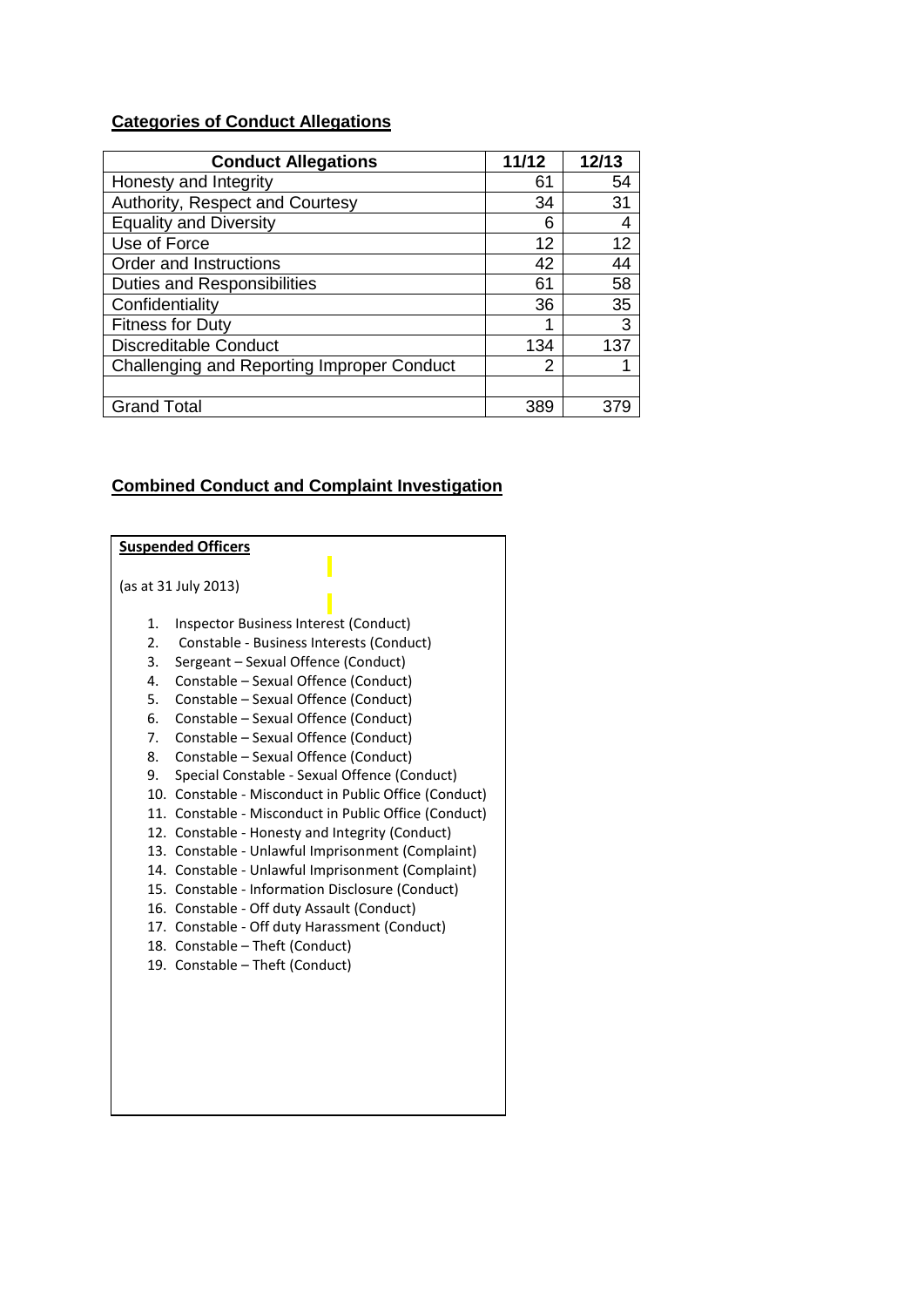3.35 During the financial year April 2012 to March 2013, there was a total of 10 officers and staff members suspended. Of those, 3 individuals resigned while under investigation; 6 cases are ongoing investigation or proceedings and one was dismissed following proceedings.

3.36 In recent months there has been an increase in the number of officers suspended. Some aggravating factors relate to proactive work streams around "Abuse Of Authority Through Sexual Exploitation" and data protection matters. Both of these areas of work have been highlighted by the IPCC and will be discussed later in the document.

| <b>Outcomes of Proceedings</b> |    |
|--------------------------------|----|
| April 2012 to March 2013       |    |
|                                |    |
| <b>Misconduct Hearings</b>     |    |
| Dismissal Without Notice       | 10 |
| <b>Final Written Warning</b>   | 1  |
| <b>Management Advice</b>       | 1  |
|                                |    |
| Total                          | 12 |
|                                |    |
|                                |    |
| <b>Misconduct Meetings</b>     |    |
| <b>Final Written Warning</b>   | ٩  |
| <b>Written Warning</b>         | 16 |
| <b>Management Advice</b>       | 11 |
| No Further Action              | 23 |
|                                |    |
| Total                          | 59 |
|                                |    |

3.37 The outcomes of the above Misconduct Hearings and Misconduct Meetings include both complaints and conduct matters.

### **4. Ongoing Proactive Work**

### Abuse Of Authority Through Sexual Exploitation

4.1 The IPCC and ACPO have jointly carried out a piece of work raising concerns around officers abusing their authority for sexual gratification, paying particular attention to vulnerable people. A joint report was released in September 2012 with recommendations for Forces dealing with such cases and it was also newly categorised as "corruption". The Force Professional Standards Department has carried out training for all 1<sup>st</sup> and 2<sup>nd</sup> line supervisors in company with HR and Learning & Development to highlight the issues and providing guidance and support in dealing with cases. The ongoing "Pride In Our Police" campaign is also being proactively used to highlight the issues. The proactive work has resulted in an uplift of referrals, however due to the old recording processes it is difficult to calculate the real increase.